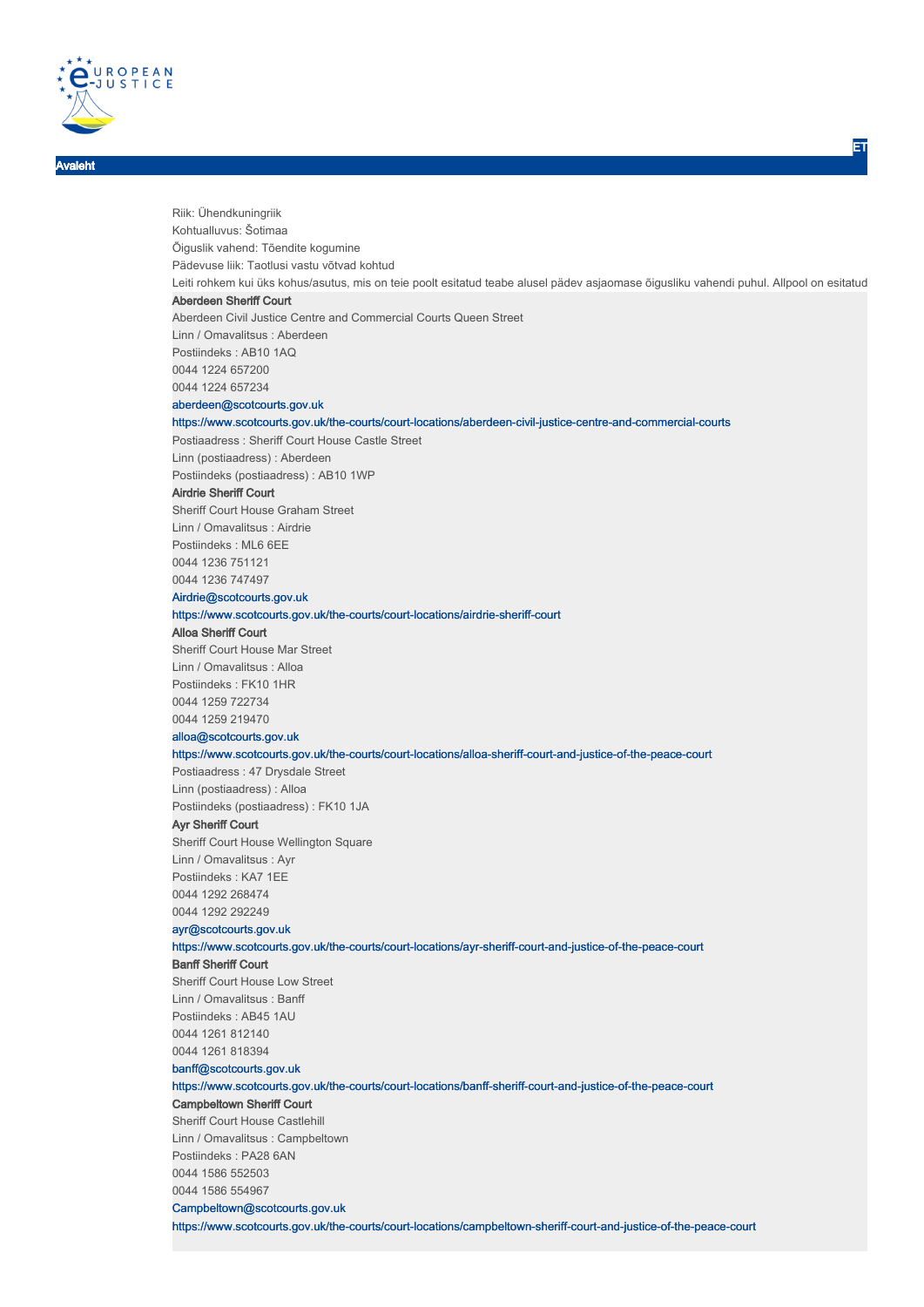## Dumbarton Sheriff Court

Sheriff Court House Church Street Linn / Omavalitsus : Dumbarton Postiindeks : G82 1QR 0044 1389 763266 0044 1389 764085

dumbarton@scotcourts.gov.uk

# https://www.scotcourts.gov.uk/the-courts/court-locations/dumbarton-sheriff-court-and-justice-of-the-peace-court

Dumfries Sheriff Court

Sheriff Court House Buccleuch Street Linn / Omavalitsus : Dumfries Postiindeks : DG1 2AN 0044 1387 262334 0044 1387 262357

# dumfries@scotcourts.gov.uk

https://www.scotcourts.gov.uk/the-courts/court-locations/dumfries-sheriff-court-and-justice-of-the-peace-court Dundee Sheriff Court

Sheriff Court House 6 West Bell Street Linn / Omavalitsus : Dundee

Postiindeks : DD1 9AD

0044 1382 229961

0044 1382 318222

# dundee@scotcourts.gov.uk

https://www.scotcourts.gov.uk/the-courts/court-locations/dundee-sheriff-court-and-justice-of-the-peace-court

# Dunfermline Sheriff Court

Sheriff Court House 1/ 6 Carnegie Drive Linn / Omavalitsus : Dunfermline Postiindeks : KY12 7HJ 0044 1383 724666 0044 1383 621205

#### dunfermline@scotcourts.gov.uk

https://www.scotcourts.gov.uk/the-courts/court-locations/dunfermline-sheriff-court-and-justice-of-the-peace-court

# Dunoon Sheriff Court

Sheriff Court House George Street Linn / Omavalitsus : Dunoon Postiindeks : PA23 8BQ 0044 1369 704166 0044 1369 702191 dunoon@scotcourts.gov.uk

# https://www.scotcourts.gov.uk/the-courts/court-locations/dunoon-sheriff-court-and-justice-of-the-peace-court

#### Edinburgh Sheriff Court

Sheriff Court House, 27 Chambers Street Linn / Omavalitsus : Edinburgh Postiindeks : EH1 1LB 0044 1312 252525 0044 131 2254422

# Edinburgh@scotcourts.gov.uk

https://www.scotcourts.gov.uk/the-courts/court-locations/edinburgh-sheriff-court-and-justice-of-the-peace-court

# Elgin Sheriff Court

Sheriff Court House High Street Linn / Omavalitsus : Elgin Postiindeks : IV30 1BU 0044 1343 542505 0044 1343 559517

## elgin@scotcourts.gov.uk

#### https://www.scotcourts.gov.uk/the-courts/court-locations/elgin-sheriff-court-and-justice-of-the-peace-court

# Falkirk Sheriff Court

Sheriff Court House Main Street Camelon Linn / Omavalitsus : Falkirk Postiindeks : FK1 4AR 0044 1324 620822 0044 1324 678238 Falkirk@scotcourts.gov.uk

#### https://www.scotcourts.gov.uk/the-courts/court-locations/falkirk-sheriff-court-and-justice-of-the-peace-court

Forfar Sheriff Court

Sheriff Court House Market Street Linn / Omavalitsus : Forfar Postiindeks : DD8 3LA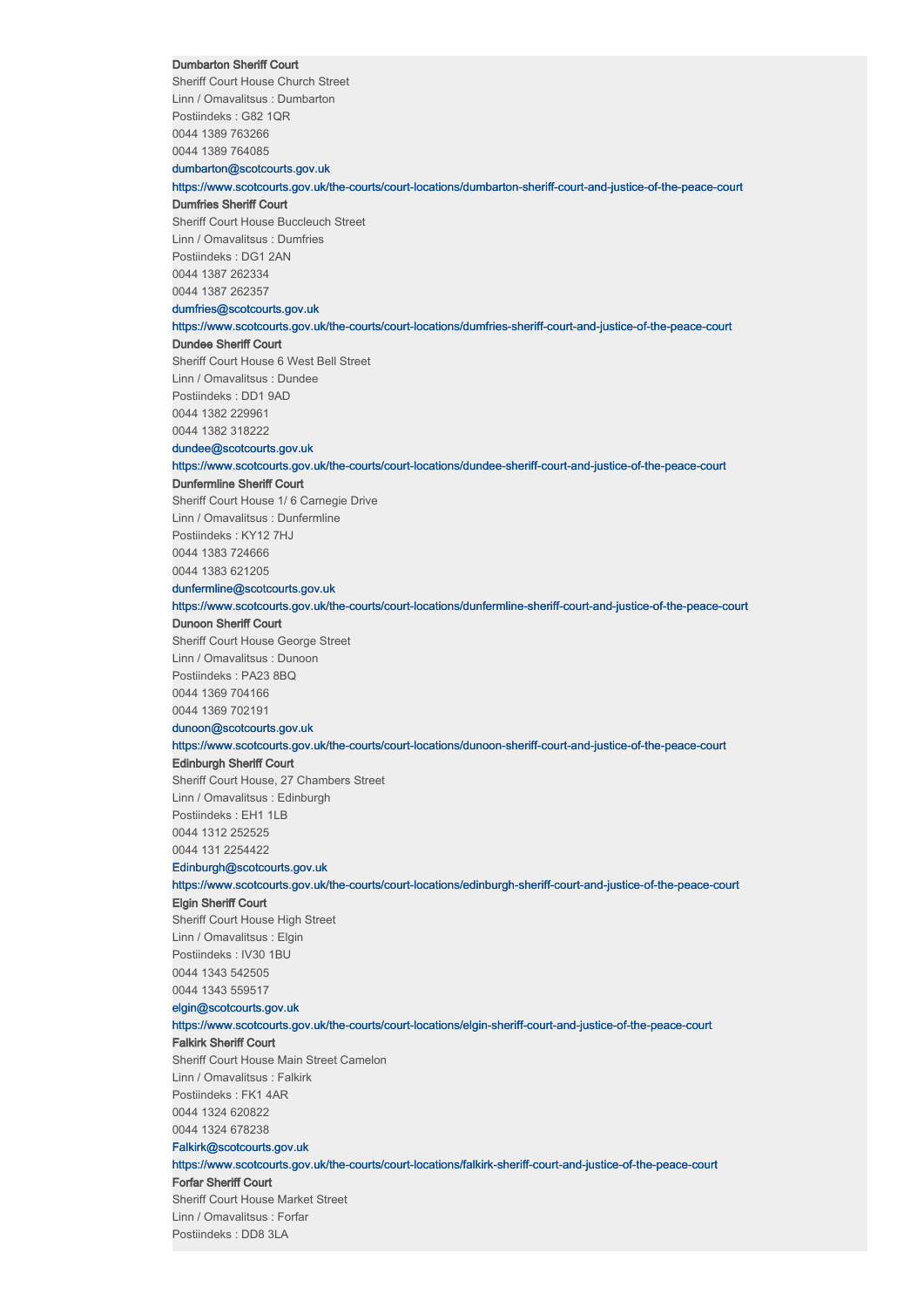0044 1307 462186

0044 1307 462268

#### forfar@scotcourts.gov.uk

https://www.scotcourts.gov.uk/the-courts/court-locations/forfar-sheriff-court-and-justice-of-the-peace-court

# Fort William Sheriff Court

Sheriff Court House High Street Linn / Omavalitsus : Fort William Postiindeks : PH33 6EE 0044 1397 702087 0044 1397 706214

#### FortWilliam@scotcourts.gov.uk

https://www.scotcourts.gov.uk/the-courts/court-locations/fort-william-sheriff-court-and-justice-of-the-peace-court

# Glasgow Sheriff Court

Sheriff Court House 1 Carlton Place Linn / Omavalitsus : Glasgow Postiindeks : G5 9DA 0044 1414 298888 0044 1414 185248

#### glasgow@scotcourts.gov.uk

https://www.scotcourts.gov.uk/the-courts/court-locations/glasgow-sheriff-court-and-justice-of-the-peace-court

#### Greenock Sheriff Court

Sheriff Court House 1 Nelson Street Linn / Omavalitsus : Greenock Postiindeks : PA15 1TR 0044 1475 787073 0044 1475 729746

## Greenock@scotcourts.gov.uk

# https://www.scotcourts.gov.uk/the-courts/court-locations/greenock-sheriff-court-and-justice-of-the-peace-court

### Hamilton Sheriff Court

Civil Department, Birnie House, Caird Park, Hamilton Business Park, Caird Street

Linn / Omavalitsus : Hamilton Postiindeks : ML3 0AL 0044 1698 282957

0044 1698 201365

#### hamilton@scotcourts.gov.uk

#### https://www.scotcourts.gov.uk/the-courts/court-locations/hamilton-sheriff-court-civil-building

#### Inverness Sheriff Court

Sheriff Court House The Castle Linn / Omavalitsus : Inverness Postiindeks : IV2 3EG 0044 1463 230782 0044 1463 710602

#### inverness@scotcourts.gov.uk

# https://www.scotcourts.gov.uk/the-courts/court-locations/inverness-sheriff-court-and-justice-of-the-peace-court

# Jedburgh Sheriff Court

Sheriff Court House Castlegate Linn / Omavalitsus : Jedburgh Postiindeks : TD8 6AR 0044 1835 863231 0044 1835 864110

# jedburgh@scotcourts.gov.uk

# https://www.scotcourts.gov.uk/the-courts/court-locations/jedburgh-sheriff-court-and-justice-of-the-peace-court

# Kilmarnock Sheriff Court

Sheriff Court House St Marnock Street Linn / Omavalitsus : Kilmarnock Postiindeks : KA1 1ED 0044 1563-550024 0044 1563 543568 kilmarnock@scotcourts.gov.uk

https://www.scotcourts.gov.uk/the-courts/court-locations/kilmarnock-sheriff-court-and-justice-of-the-peace-court

# Kirkcaldy Sheriff Court

Sheriff Court House Whytescauseway Linn / Omavalitsus : Kirkcaldy Postiindeks : KY1 1XQ 0044 1592 260171 0044 1592 642361

# kirkcaldy@scotcourts.gov.uk

https://www.scotcourts.gov.uk/the-courts/court-locations/kirkcaldy-sheriff-court-and-justice-of-the-peace-court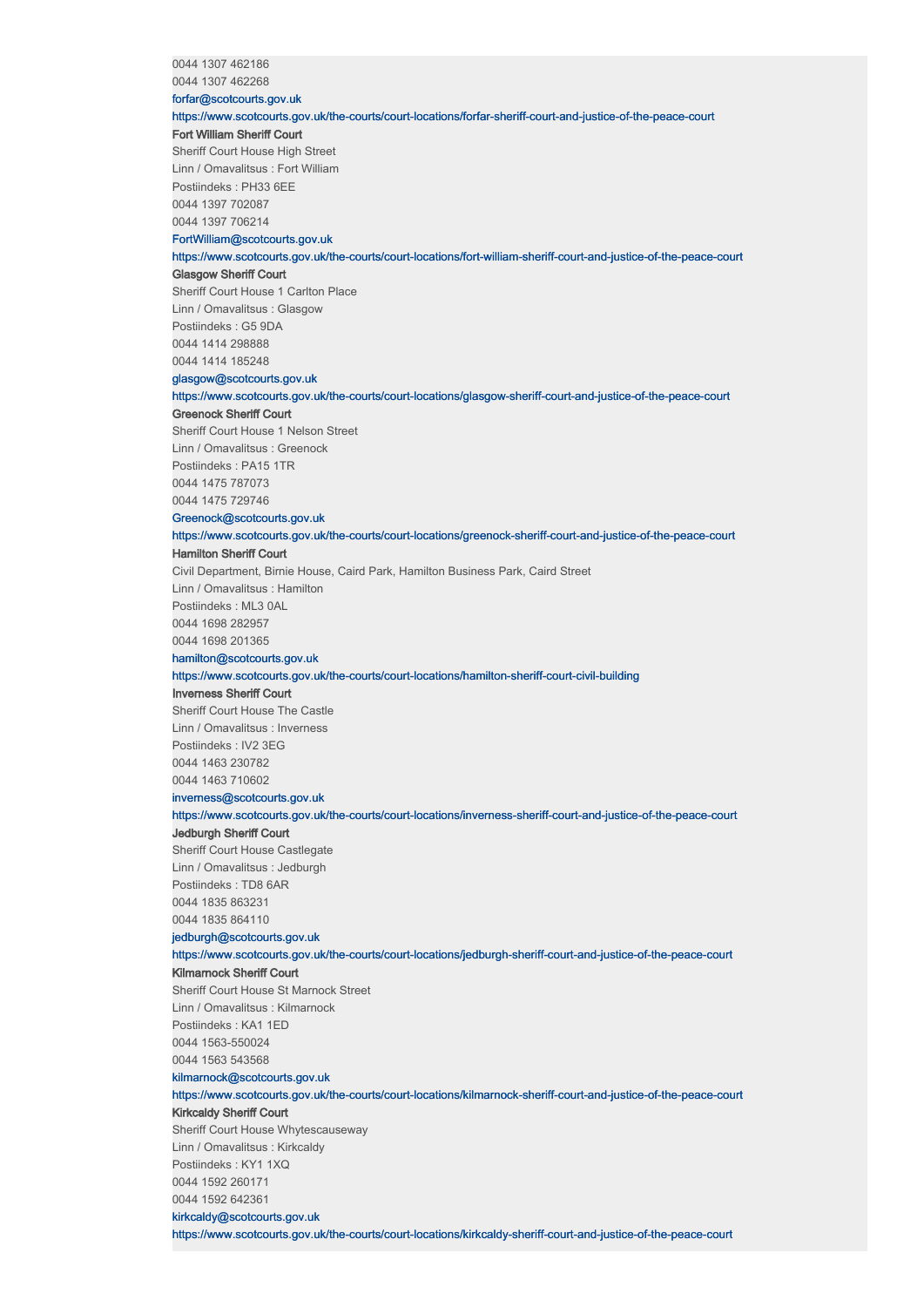#### Kirkwall Sheriff Court

Sheriff Court House Watergate Linn / Omavalitsus : Kirkwall Postiindeks : KW15 1PD 0044 1856 872110 0044 1856 874835

# kirkwall@scotcourts.gov.uk

https://www.scotcourts.gov.uk/the-courts/court-locations/kirkwall-sheriff-court

# Lanark Sheriff Court

Sheriff Court House 24 Hope Street Linn / Omavalitsus : Lanark Postiindeks : ML11 7NE 0044 1555 661531 0044 1555 664319

# Lanark@scotcourts.gov.uk

https://www.scotcourts.gov.uk/the-courts/court-locations/lanark-sheriff-court-and-justice-of-the-peace-court

# Lerwick Sheriff Court

Sheriff Court House King Erik Street Linn / Omavalitsus : Lerwick

Postiindeks : ZE1 0HD 0044 1595 693914

0044 1595 693340

# lerwick@scotcourts.gov.uk

https://www.scotcourts.gov.uk/the-courts/court-locations/lerwick-sheriff-court

#### Livingston Sheriff Court

West Lothian Civic Centre, Howden South Road Linn / Omavalitsus : Livingston

Postiindeks : EH54 6FF 0044 1506 402 400

0044 1506 415262 Livingston@scotcourts.gov.uk

https://www.scotcourts.gov.uk/the-courts/court-locations/livingston-sheriff-court-and-justice-of-the-peace-court

# Lochmaddy Sheriff Court

Sheriff Court House North Uist Linn / Omavalitsus : Lochmaddy Postiindeks : HS6 5AE 0044 1876 500340 or 0044 (0)1478 612191 0044 8445 613015

#### lochmaddy@scotcourts.gov.uk

# https://www.scotcourts.gov.uk/the-courts/court-locations/lochmaddy-sheriff-court

Postiaadress : Sheriff Clerk's Office, Sheriff Court House, Somerled Square Linn (postiaadress) : Portree, Isle of Skye Postiindeks (postiaadress) : IV51 9EH

## Oban Sheriff Court

Sheriff Court House Albany Street Linn / Omavalitsus : Oban Postiindeks : PA34 4AL 0044 1631 562414 0044 1631 562037

# Oban@scotcourts.gov.uk

https://www.scotcourts.gov.uk/the-courts/court-locations/oban-sheriff-court-and-justice-of-the-peace-court

# Paisley Sheriff Court

Sheriff Court House St James Street Linn / Omavalitsus : Paisley Postiindeks : PA3 2HW 0044 1418 875291 0044 1418 876702

# paisley@scotcourts.gov.uk

https://www.scotcourts.gov.uk/the-courts/court-locations/paisley-sheriff-court-and-justice-of-the-peace-court

Perth Sheriff Court Sheriff Court House Tay Street Linn / Omavalitsus : Perth Postiindeks : PH2 8NL 0044 1738 620546 0044 1738 623601

#### perth@scotcourts.gov.uk

https://www.scotcourts.gov.uk/the-courts/court-locations/perth-sheriff-court-and-justice-of-the-peace-court Peterhead Sheriff Court